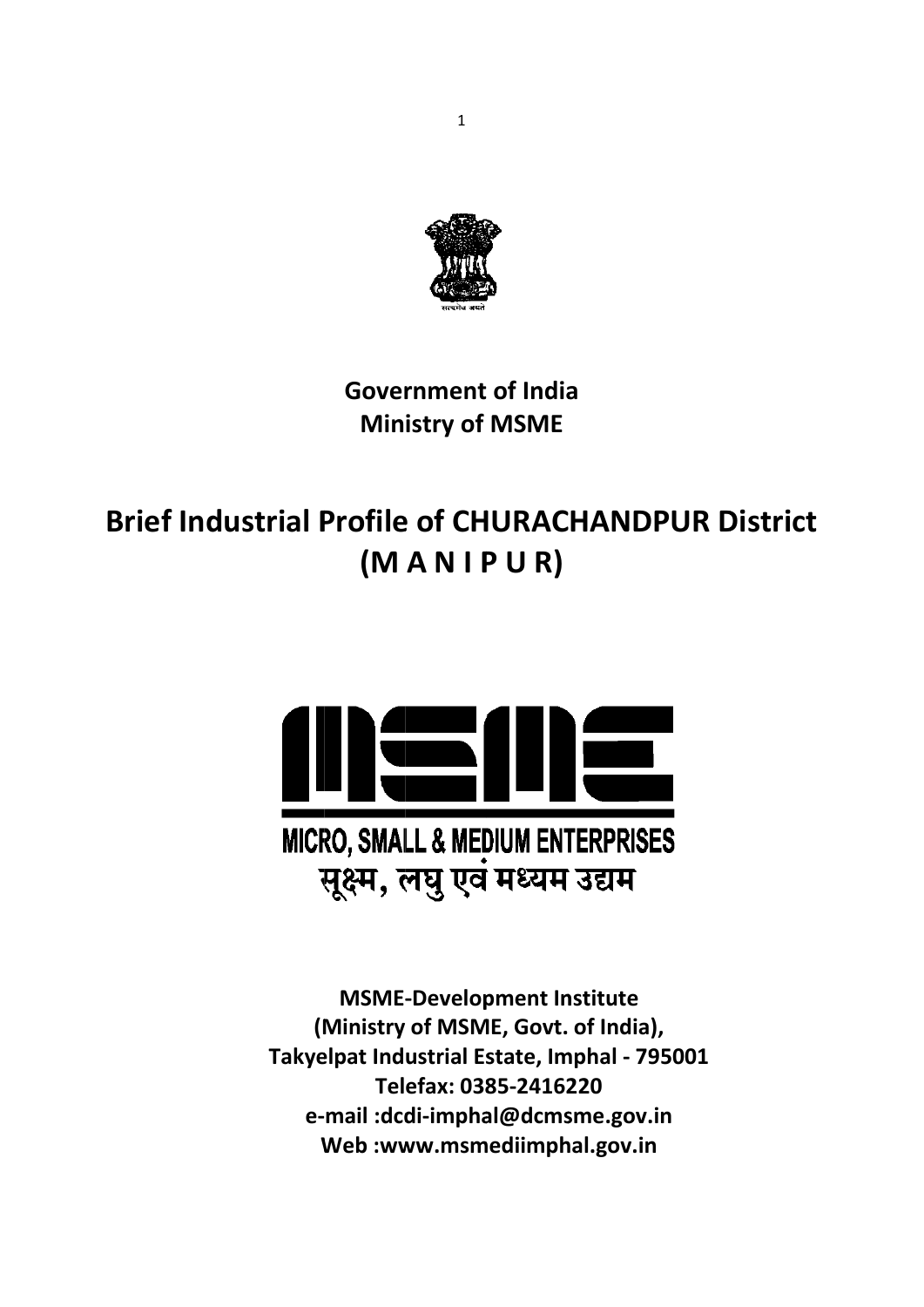

# **MA P OF MANIPUR**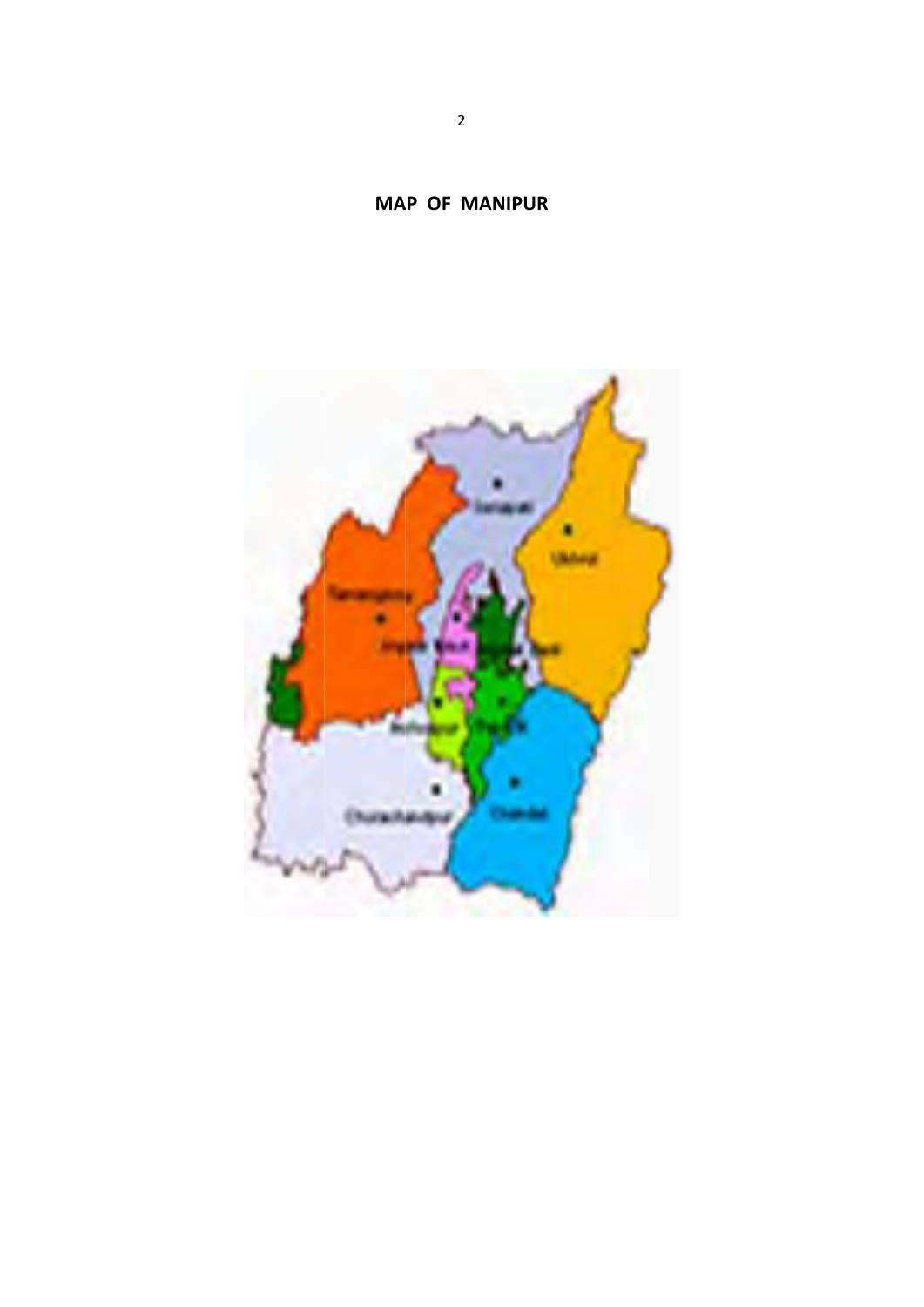# **P R E F A CE**

The present Report attempts to highlight the followings:

- State of the economy of the District
- Resource Base of the District
- Infrastructure conducive for industrial development
- A study of existing industries; and
- Identification of industrial potential in the District.
- cluster development
- Skill development training needs and other incentive/schemes etc.

 Manipur as a whole is a hilly district and basic infrastructures for industrial growth is yet to be developed..An effort has been made to incorporate the aims, objectives and guidelines of the DC(MSME) as revised & updated from time to time. Mention may be made of the difficulties faced in gathering relevant information about the District as the administrative delineation is in nascent stages and dis-aggregated data for the District are not available from the concerned departments yet. as expected and most of potentials of the district is obtained from various persons who thoroughly knows about the district.

I would like to place on record my appreciation to all officials and persons for the various inputs received from them which makes possible of this profile. And hanks are also due to the concerned District and State authorities for providing the necessary information.

I look forward to received continued support from all concern and committed to bring out a better & meaningful profile in near future.

> **Th.Thongkholun Baite Dy.Director Incharge**

3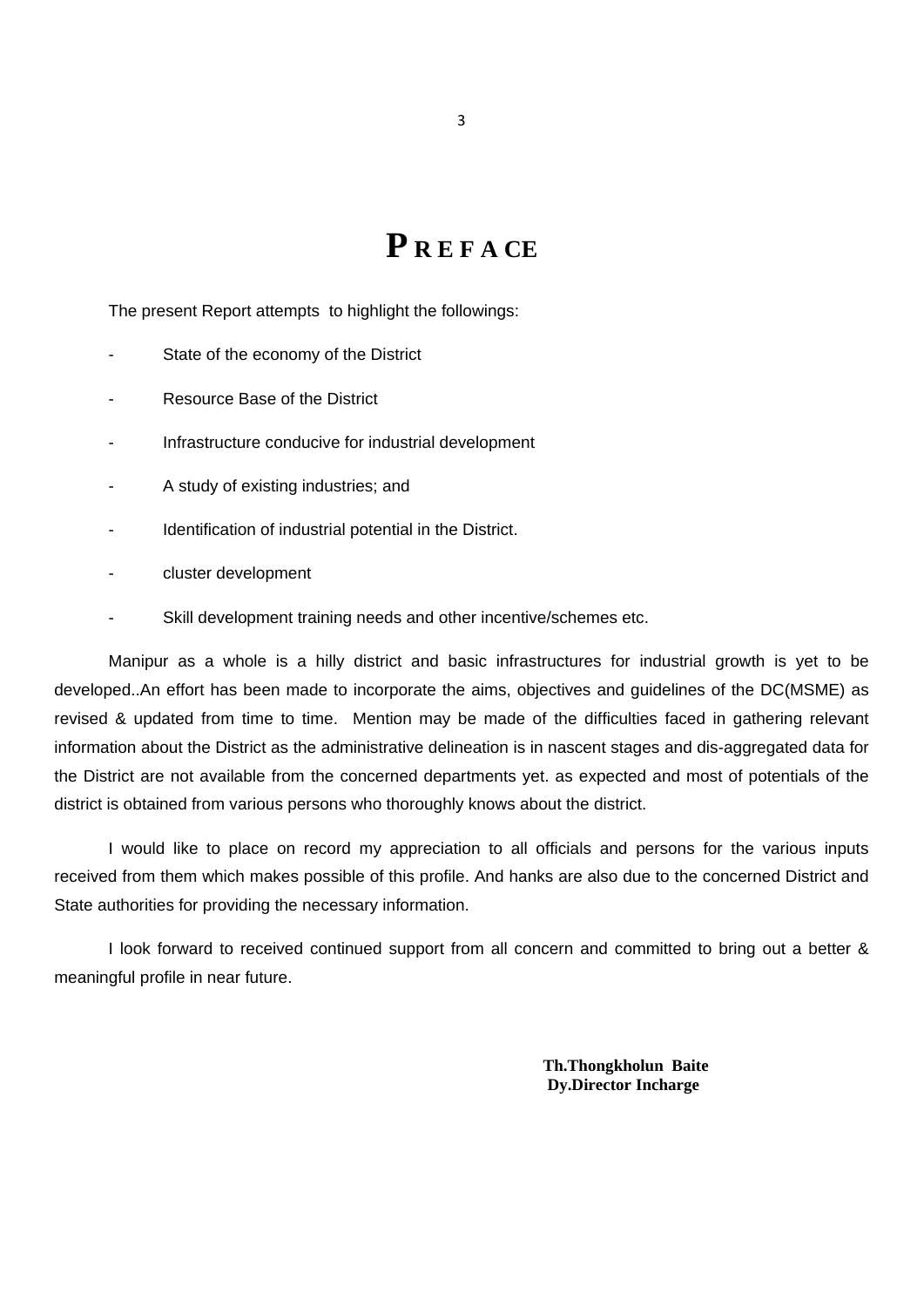# **Contents**

| S.No.            | <b>Topic</b>                                                         | Page No.         |
|------------------|----------------------------------------------------------------------|------------------|
| 1.               | General Characteristics of the District                              | 5                |
| 1.1              | Location & Geographical Area                                         | 5                |
| 1.2              | Topography                                                           | $\overline{5}$   |
| 1.3              | <b>Availability of Minerals</b>                                      | 5                |
| 1.4              | Forest                                                               | 5                |
| 1.5              | Administrative set up                                                | 5                |
| 2.               | District at a glance                                                 | 6                |
| 2.1              | Existing Status of Industrial Area in the District                   | 7                |
| $\overline{3}$ . | Industrial Scenario of                                               | 8                |
| 3.1              | Industry at a Glance                                                 | $\bf 8$          |
| 3.2              | Year Wise Trend of Units Registered                                  | 8                |
| 3.3              | Details of Existing Micro & Small Enterprises & Artisan Units in the | 9                |
|                  | <b>District</b>                                                      |                  |
| 3.4              | Large Scale Industries/ Public Sector undertakings                   | 9                |
| 3.5              | Major Exportable Item                                                | 9                |
| 3.6              | Growth Trend                                                         | 9                |
| 3.7              | Vendorisation / Ancillarisation of the Industry                      | $\boldsymbol{9}$ |
| 3.8              | <b>Medium Scale Enterprises</b>                                      | 9                |
| 3.8.1            | List of the units in Churachandpur & nearby Area                     | 9                |
| 3.8.2            | Major Exportable Item                                                | 10               |
| 3.9              | Service Enterprises                                                  | 10               |
| 3.9.2            | Potential areas for service industry                                 | 10               |
| 3.10             | <b>Potential for new MSMEs</b>                                       | 10               |
| 4.               | Existing Clusters of Micro & Small Enterprise                        | 11               |
| 4.1              | <b>Details of Major Clusters</b>                                     | 11               |
| 4.1.1            | <b>Manufacturing Sector</b>                                          | 11               |
| 4.2              | <b>Details of Identified Cluster</b>                                 | 11               |
| 4.2.1            | Handloom & Handicraft basded cluster                                 | 11               |
| 4.2.2            | Food processing & wood based products.                               | 11               |
| 5.               | General issues raised by industry association during the course of   | 12               |
|                  | meeting                                                              |                  |
| 6.               | Prospects of training programmes during 2012-13                      | 12               |
| 7.               | Action plan for MSMEs Schemes during 2012-13                         | 13               |
| 8.               | Steps to set up MSMEs                                                | 13               |
| 9.               | Additional information if any                                        |                  |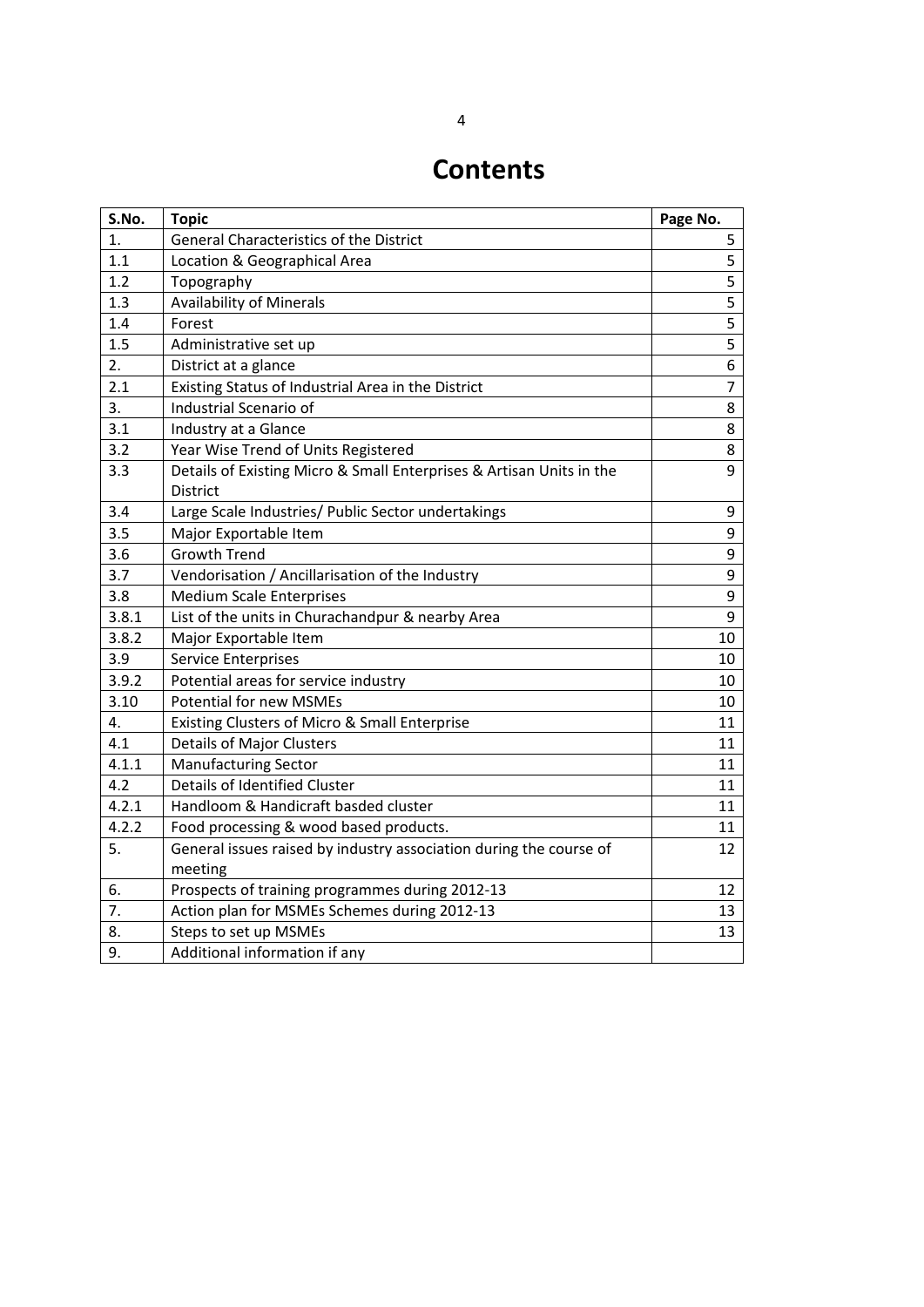## **Brief Industrial profile of Churachandpur District**

#### **1. General Characteristics of the District:**

Churachandpur district is situated in the south‐western part of Manipur and previously it was known as "Manipur South District"and is the biggest district in the state.It is situated between 93 n and 24 E and its altitude is 914.4 metres above mean sea level.and it is bounded in the north by Bishnupur district,in the east by Chandel district ,in the south by Myanmar and in the west by Assam and Mizoram.

#### **1.1 Location & Geographical Area:**

The district is situated in the south-western part of the state and its geographical area is and is the biggest district in the state.

#### **1.2 Topography:**

The soil of the district is red,rocky and clay loamy laterite hill soil is available in the kailam,vangai and the Hmar range and clay loamy soil is found in low lyong areas of Barak river/valley.

#### **1.3 Availability of Minerals:**

#### **PRODUCTION OF MINERAL 2010‐11**

| S.No.        | <b>NAME OF MINERAL</b> | <b>PRODUCTION in tonnes</b><br>2010-2011 |
|--------------|------------------------|------------------------------------------|
|              |                        |                                          |
|              | <b>MAJOR MINERAL</b>   |                                          |
| 1.           |                        |                                          |
| <b>MINOR</b> |                        |                                          |
| 1.           |                        |                                          |
| 2.           |                        |                                          |
| 3.           |                        |                                          |
| 4.           |                        |                                          |
| 5.           |                        |                                          |
| 6.           |                        |                                          |
| 7.           |                        |                                          |

SOURCE : DEPT. OF MINES & GEOLOGY

| 1.4 | <b>FOREST 1. Geographical Area:</b> | 4570 Sq. Km. |
|-----|-------------------------------------|--------------|
|     | 2.Forest Area                       | 4157 Sq.Km.  |

#### **1.5 Administrative set up:**

**The district is devided into into sic blocks or Sub‐divisions**

- **a. Churachandpur**
- **b. Henglep**
- **c. Singnat**
- **d. Thanlon**
- **e. parbung**
- **f. Sammulamlan**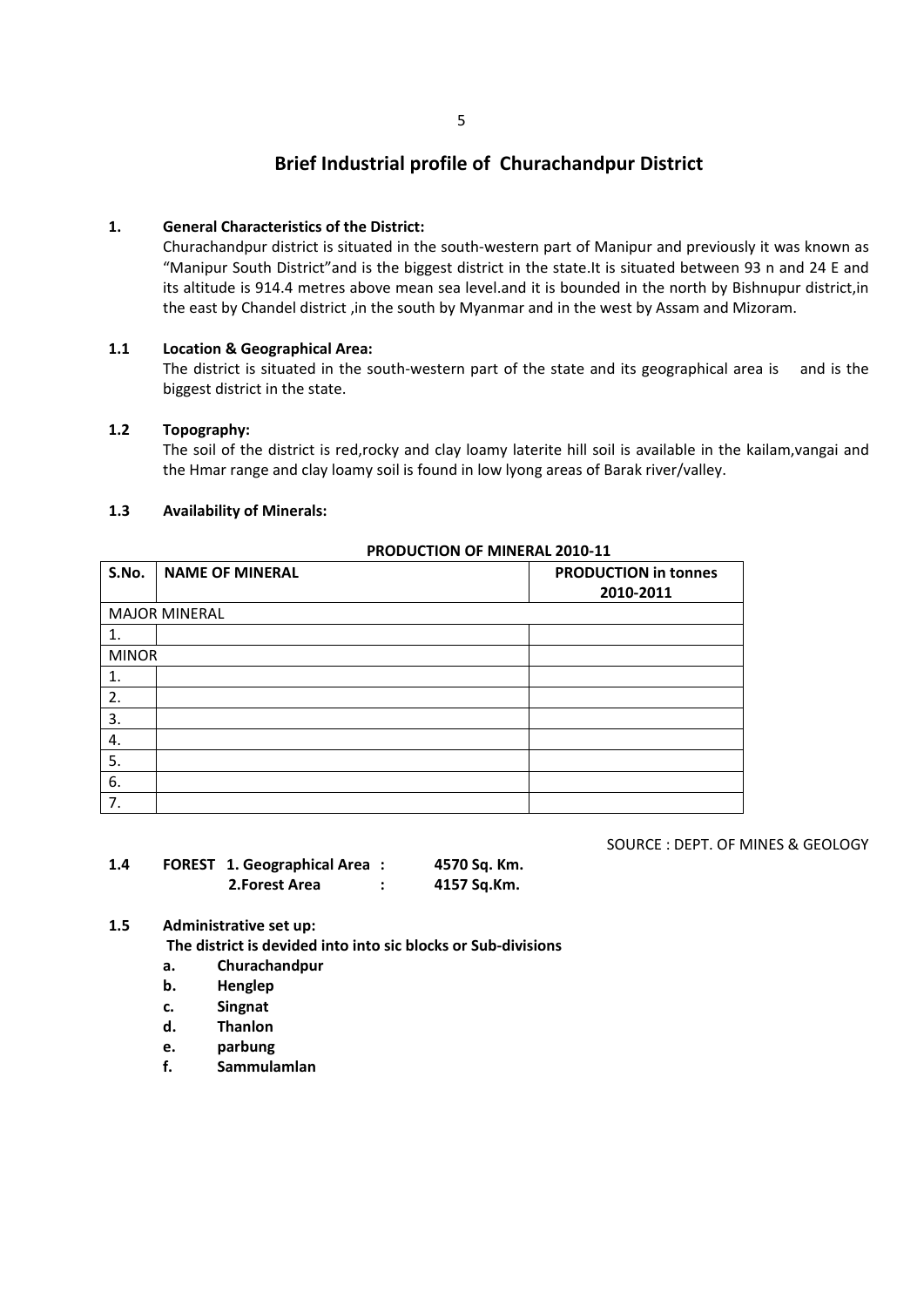# **2. District at a glance:**

| S.No. | <b>Particular</b>                 | Year    | Unit         | <b>Statistics</b>             |
|-------|-----------------------------------|---------|--------------|-------------------------------|
| 1.    | <b>Geographical features</b>      |         |              |                               |
| (A)   | Geographical Data                 | 2011    | Sq.Km        | 4570 Sq. Km.                  |
|       | i) Latitude                       | 2011    | Degree       | 34"50 TO 25"42n               |
|       | ii) Longitude                     | 2011    | Degree       | 90"58Eto 90"45E               |
|       | iii) Geographical Area            |         | Hectare      |                               |
|       |                                   |         | s            |                               |
| (B)   | <b>Administrative Units</b>       |         |              |                               |
|       | i) Sub divisions                  |         | Nos.         | 5                             |
|       | ii) Tehsils                       |         |              |                               |
|       | iii) Sub-Tehsil                   |         |              | --                            |
|       | iv) Patwar Circle                 |         |              | $\hspace{0.05cm} \textbf{--}$ |
|       | v) Panchayat Simitis              |         |              | Nil                           |
|       | vi) Nagar nigam                   |         |              | Nil                           |
|       | vii) Gram Panchayats              |         |              | nil                           |
|       | ix) Revenue Villages              |         |              | 540                           |
|       | x) Assembly Area                  |         | Nos.         | 6                             |
| 2.    | Population                        |         |              | 2,71,274                      |
| (A)   | Sex-wise                          |         |              |                               |
|       | i) male                           | 2011    |              | 1,53,421                      |
|       | ii) Female                        | 2011    |              | 1,17,853                      |
| (B)   | <b>Rural Population</b>           | 2011    |              | 2,71,274                      |
| 3.    | <b>Agriculture</b>                |         |              |                               |
| А.    | Land utilization                  |         |              |                               |
|       | i) Total Area                     | 2010-11 | Hectare      |                               |
|       | ii) Forest cover                  | 2010-11 | $\mathbf{u}$ | 4727                          |
|       | iii) Non Agriculture Land         | 2010-11 | Sq. Km.      | 4157 Sq. Km.                  |
|       | v) Cultivable Barren Land         | 2010-11 | Sq. Km.      | 413 Sq. Km.                   |
| 4.    | <b>Forest</b>                     |         |              |                               |
|       | i) Forest                         | 2010-11 | Ha.          |                               |
| 5.    | Livestock & Poultry               |         |              |                               |
| А.    | <b>Cattle</b>                     |         |              |                               |
|       | i) Cows                           | 2007    | Nos.         | 25839                         |
|       | ii) Buffaloes                     | 2007    | Nos.         | 7641                          |
| В.    | <b>Other Livestock</b>            |         |              |                               |
|       | i) Goats                          | 2007    | Nos.         | 14,774                        |
|       | ii) Pigs                          | 2007    | Nos.         | 33,487                        |
|       | iii) Dogs & Bitches               | 2007    | Nos.         | 16,009                        |
|       | IV) Railways                      |         |              |                               |
|       | i) Length of rail line            | 2010-11 | <b>Kms</b>   | --                            |
|       | V) Roads                          |         |              |                               |
|       | (a) National Highway              | 2010-11 | Kms.         | 270 Km                        |
|       | (b) State Highway                 | 2010-11 | Kms.         | 58 km                         |
|       | (c) main District & Rural Roads   | 2010-11 | Kms.         | 179.50 km                     |
|       | (d) Other district & Rural Roads  | 2010-11 | Kms.         | 20.00 km                      |
|       | (e) Rural road/                   | 2010-11 | Kms.         | 175 km                        |
|       | Agriculture Marketing Board roads |         |              |                               |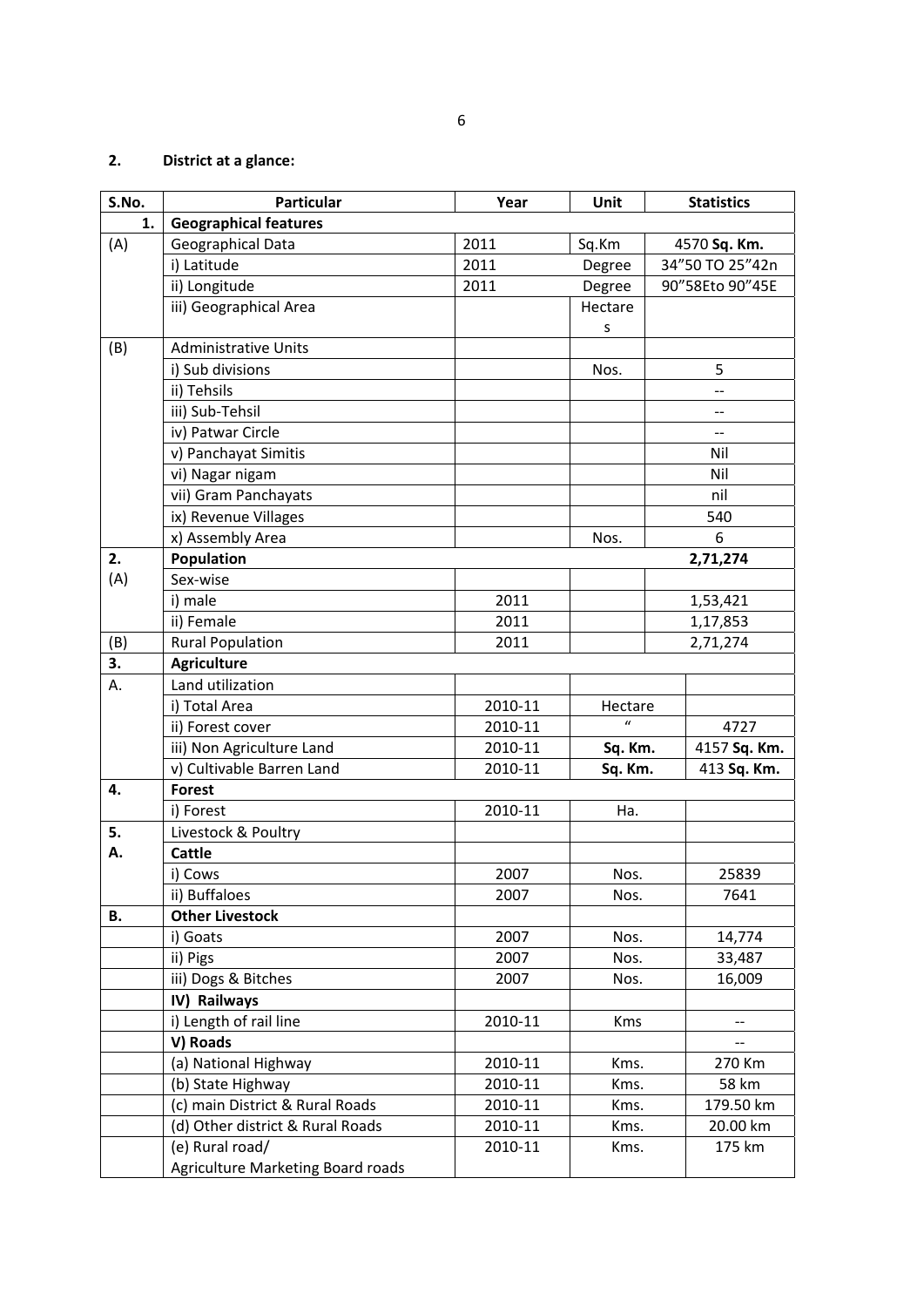| (f) Kachacha Road                | 2010-11 | Kms.       | 340 km    |
|----------------------------------|---------|------------|-----------|
| <b>VI) Communication</b>         |         |            |           |
| (a) Telephone connection         | 2010-11 | nos        | 2754nos   |
| (b) Post offices                 | 2010-11 | Nos.       | 153       |
| (c) Telephone Center             | 2010-11 | Nos.       | 4nos.     |
| (d) Density of Telephone         | 2010-11 | Nos./1000  |           |
|                                  |         | person     |           |
| (e) Density of Telephone         | 2010-11 | No. per KM |           |
| (f) PCO Rural                    | 2010-11 | Nos.       | 145       |
| (g) PCO STD                      | 2010-11 | Nos.       | 145       |
| (h) Mobile                       | 2010-11 | Nos.       | 7009nos.  |
| <b>VII) Public Health</b>        |         |            |           |
| (a) Allopathic Hospital          | 2010-11 | No.        | 1 no      |
| (b) Beds in Allopathic hospitals |         | No.        | 150 beds  |
| (c) Ayurvedic Hospital           |         | No.        | Nil       |
| (d) Beds in Ayurvedic hospitals  |         | No.        | Nil       |
| (e) Unani hospitals              |         | No.        | Nil       |
| (f) Community health centers     |         | No.        | 1 no      |
| (g) Primary health centers       |         | No.        | 9 nos     |
| (h) Dispensaries                 |         | No.        | Nil       |
| (i) Sub health centers           |         | No.        | 64 nos    |
| (j) Private hospitals            |         | No.        | 4 nos     |
| (VIII) Banking                   |         |            |           |
| Commercial                       |         |            |           |
| (a) Commercial Bank              |         | Nos.       | 7 nos     |
| (b) Rural Bank                   |         | Nos.       | Nil       |
| Products                         |         |            |           |
| (c) Co-operative Bank            |         | Nos.       | 1 no      |
| Products                         |         |            |           |
| (d) PLDB Branches                |         | Nos.       |           |
| (IX) Education                   |         |            |           |
| (a) Primary School               |         | Nos.       | 209 nos   |
| (b) Middle School                |         | Nos.       | 37 nos    |
| (c) Secondary & Senior Secondary |         | Nos.       | 28 nos    |
| Schools                          |         |            |           |
| (d) Colleges                     |         |            | 7 nos     |
| (e) Technical University         |         | Nos.       | $1$ (ITI) |

**2.1 Existing Status of Industrial Areas in the District Churachandpur :**

There is no identified industrial areas as of now in the districts and most of the units are scattered **here in there in and around Churachandpur town.So,the information pertaining to this particular item may be treated as nil.**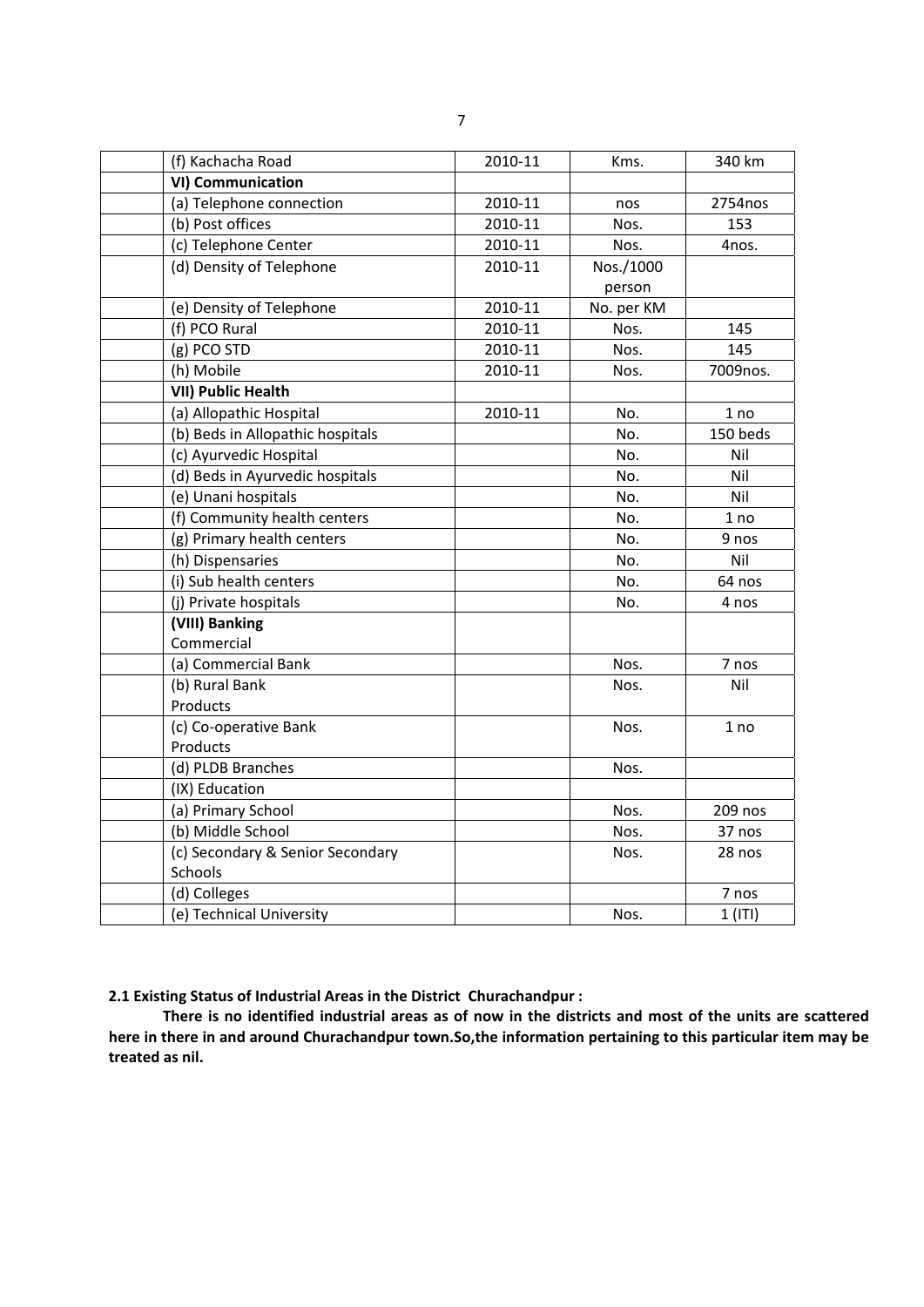## **3. INDUSTRIAL SCENARIO OF Churachandpur:**

#### **3.1. Industry at a Glance**

| SI.No. | Head                               | Unit           | <b>Particulars</b> |
|--------|------------------------------------|----------------|--------------------|
| 1.     | REGISTERED INDUSTRIAL UNIT         | NO.            | 524                |
| 2.     | TOTAL INDUSTRIAL UNIT              | NO.            | 524                |
| 3.     | REGISTERED MEDIUM & LARGE UNIT     | NO.            | 524                |
| 4.     | ESTIMATED AVG. NO. OF DAILY WORKER | NO.            |                    |
|        | EMPLOYED IN SMALL SCALE INDUSTRIES |                |                    |
| 5.     | EMPLOYMENT IN LARGE AND MEDIUM     | NO.            |                    |
|        | <b>INDUSTRIES</b>                  |                |                    |
| 6.     | NO. OF INDUSTRIAL AREA             | NO.            |                    |
| 7.     | TURNOVER OF SMALL SCALE IND.       | <b>IN LACS</b> |                    |
| 8.     | TURNOVER OF MEDIUM & LARGE SCALE   | IN LACS        |                    |
|        | <b>INDUSTRIES</b>                  |                |                    |

#### **3.2 YEAR WISE TREND OF UNITS REGISTERED**

|       | <b>YEAR</b>  | <b>NUMBER OF REGISTERED</b> | <b>EMPLOYMENT</b> | <b>INVESTMENT</b> |
|-------|--------------|-----------------------------|-------------------|-------------------|
|       |              | <b>UNITS</b>                |                   | (lakh Rs.)        |
| Up to | 1984-85      | 27                          | 108               | 20.00             |
|       | 1985-86      | 19                          | 76                | 17.00             |
|       | 1986-87      | 22                          | 88                | 26.00             |
|       | 1987-88      | 30                          | 120               | 73.30             |
|       | 1988-89      | 15                          | 60                | 49.10             |
|       | 1989-90      | 18                          | 72                | 35.00             |
|       | 1990-91      | 25                          | 100               | 77.60             |
|       | 1991-92      | 36                          | 154               | 92.04             |
|       | 1992-93      | 23                          | 92                | 15.08             |
|       | 1993-94      | 18                          | 72                | 84.00             |
|       | 1994-95      | 15                          | 60                | 39.50             |
|       | 1995-96      | 27                          | 108               | 63.00             |
|       | 1996-97      | 10                          | 42                | 37.60             |
|       | 1997-98      | 02                          | 4                 | 1.00              |
|       | 1998-99      | 09                          | 36                | 10.20             |
|       | 1999-2000    | 12                          | 48                | 9.57              |
|       | 2000-01      | 15                          | 62                | 12.00             |
|       | 2001-02      | 10                          | 42                | 42.15             |
|       | 2002-03      | 14                          | 56                | 57.00             |
|       | 2003-04      | 15                          | 60                | 40.40             |
|       | 2004-05      | 18                          | 82                | 67.00             |
|       | 2005-06      | 30                          | 120               | 103.00            |
|       | 2006-07      | 17                          | 85                | 60.27             |
|       | 2007-08      | 38                          | 180               | 92.00             |
|       | 2008-09      | 12                          | 72                | 9.20              |
|       | 2009-10      | 12                          | 60                | 8.40              |
|       | 2010-11      | 25                          | 125               | 87.51             |
|       | <b>Total</b> | 524                         | 882               | 565.66            |

Source : **DIC,Churachandpur**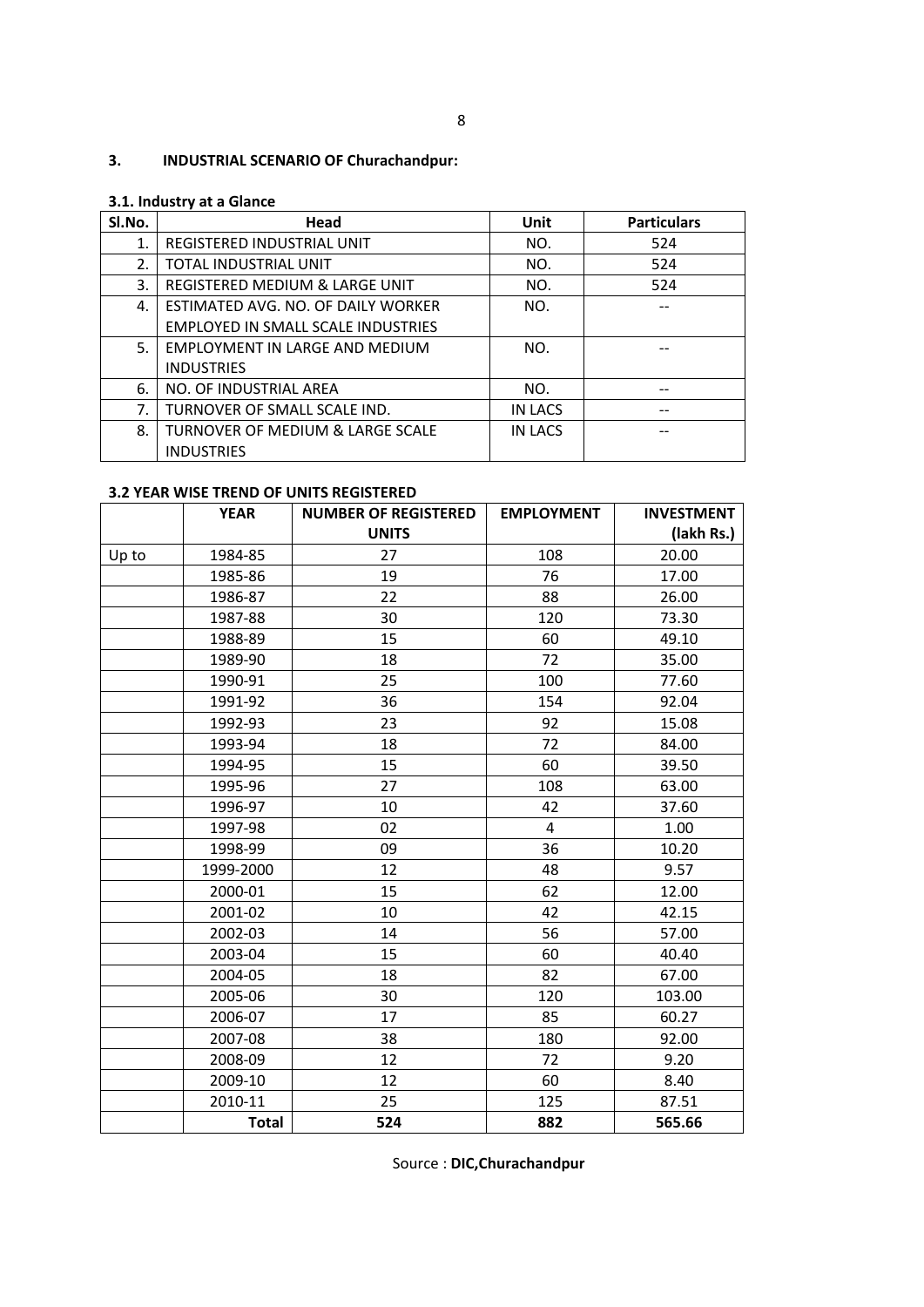| <b>NIC CODE</b> | <b>TYPE OF INDUSTRY</b>    | <b>NUMBER OF</b> | <b>INVESTMENT</b> | <b>EMPLOYMENT</b> |
|-----------------|----------------------------|------------------|-------------------|-------------------|
| No.             |                            | <b>UNITS</b>     | (Lakh Rs.)        |                   |
| 20              | Agro based                 | Nos.             |                   | 7                 |
| 22              | Soda water                 |                  |                   |                   |
| 23              | <b>Cotton Textile</b>      |                  |                   | $-$               |
| 24              | Woollen, silk & artificial | 5                | 17.00             | 35                |
|                 | thread based clothes       |                  |                   |                   |
| 25              | Jute & jute based          | $-$              |                   | $\qquad \qquad -$ |
| 26              | Ready-made garments &      | 4                | 14.00             | 15                |
|                 | embroidery                 |                  |                   |                   |
| 27              | Wood/wooden based          | 4                | 8.20              | 24                |
|                 | furniture                  |                  |                   |                   |
| 28              | Paper & paper products     |                  |                   | $-$               |
| 29              | Leather based              |                  |                   |                   |
| 31              | Chemical/chemical based    |                  |                   |                   |
| 30              | Rubber, Plastic & petro    |                  |                   |                   |
|                 | based                      |                  |                   |                   |
| 32              | Mineral based              |                  | --                | $-$               |
| 33              | Metal based (Steel Fab.)   |                  |                   |                   |
| 35              | Engineering units          |                  |                   | $-$               |
| 36              | Electrical machinery an    |                  |                   |                   |
|                 | transport equipment        |                  |                   |                   |
| 97              | Repairing & servicing      | 3                | 14.00             | 17                |
| 01              | Others                     | $\overline{2}$   | 5.40              | $\overline{7}$    |
|                 | <b>Total</b>               | 18               | 58.60             | 105               |

**3.3 DETAILS OF EXISTING MICRO & SMALL ENTERPRISES AND ARTISAN UNITS IN THE DISTRICT**

#### Source : **DIC, Churachandpur**

#### **3.4 large Scale Industries / Public Sector undertakings:**

There is no large scale industrial units in the district and the information pertaining to this item may alsobe **treated as nil.**

**3.5 Major Exportable Item:**

Food and Fruit products,Handloom and handicraft items,cane and bamboo products Wood craft items,

**3.6 Growth Trend:**

**The trend of industrial growth in the distric is declining and there is no appreciable all round Development as far as industrial growth is concern.**

- **3.7 Vendorisation / Ancillarisation of the Industry: Presence of Hydro Electric project in nearby districts,&Para‐military forces who may be bulk purchaser from local SSI units In the district may open new opportunity for vendorisation.**
- **3.8 Medium Scale Enterprises: There is no Medium Scale industries in the district.**
- **3.8.1 List of the units Churachandpur district & Near By Area: Nil**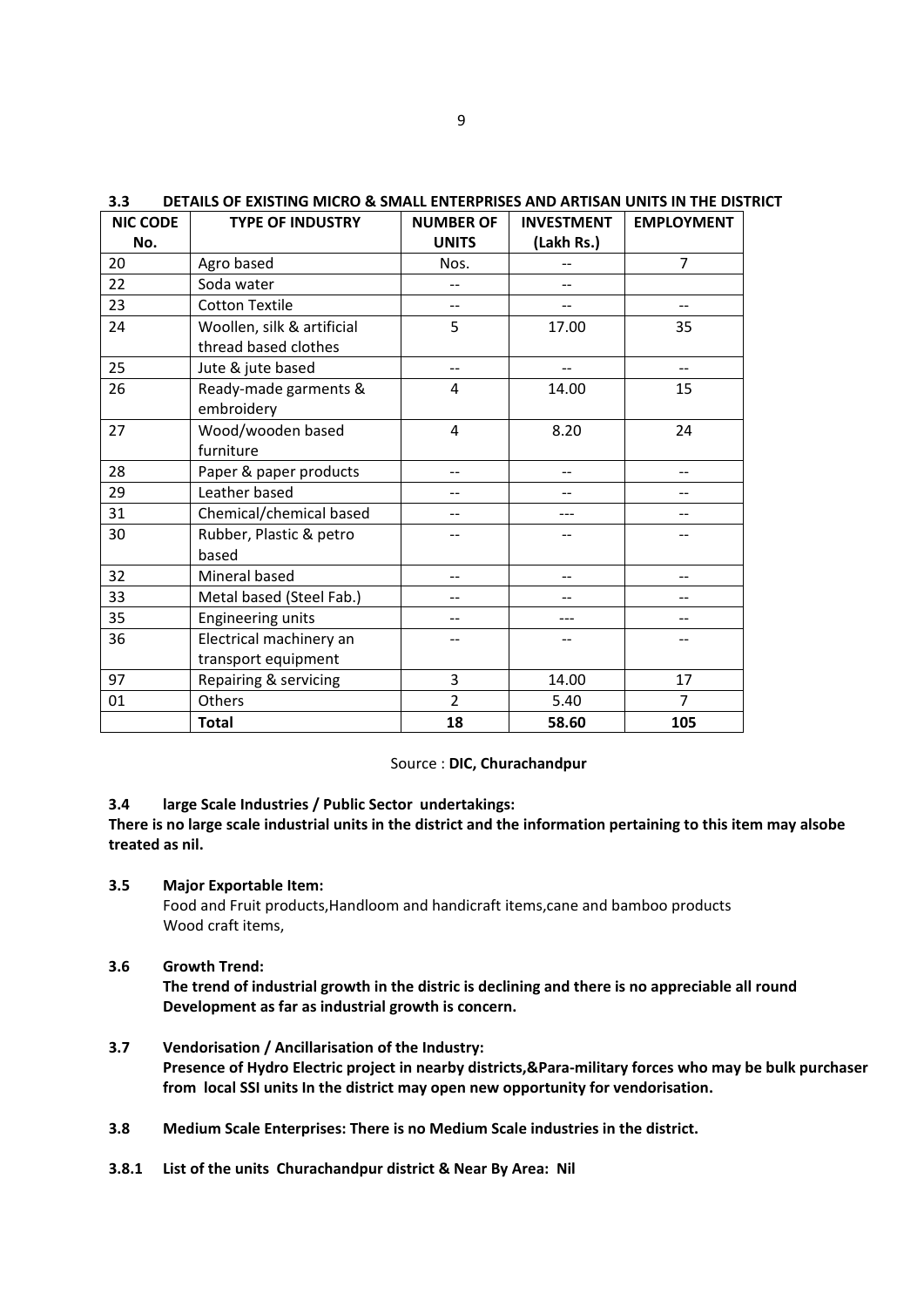#### **3,8.2 Major Exportable Item:Nil**

**3.9 Service Enterprises:**

**Hotels and Restaurants, Xerox and DTP centre,Automobile repairs and servicing,**

**Photography and Videography,transportation,printing press,electrical & electronics appliances repair** 

**Units,tourism & hospitality.**

**3.9.2 Potential areas for service industry:**

**Flex printing,Health clinic and testing labs,Restaurants and Hotel,Repair and service of electronic,electrical,watches etc.2/3/4 wheeler servicing,Xerox and DTP centre and Internet café,**

 **Com puter training centre,Tent house,Transportation and hospitality services,**

**3.10 Potential for new MSMEs:**

#### **A.Agro‐based Squash,Jam,Jelly and Pickles**

 **Rice Milling and dal Milling**

 **Potato chip making,Ginger candy and dehyderation,Spices and condiments**

 **Mushroom cultivation and processing,Fruit and vegetable preservation**

 **Passion,Grape,pineapple cultivation and processing**

#### **B. Forest based**

 **Mechanised cane and bamboo,Wooden furniture,wood craft and carving**

 **Broom,Agarbathi sticks, etc.**

#### **C.Sericulture based**

 **Mulberry cultivation,Cocoon rearing and silk reeling**

#### **D.Textile based**

 **Handloom products,Readymade garments,tailoring and cutting & Embroidery**

#### **E.Livestock based**

 **Poultry farming,Hatchery and processing,Diary farming and milk products**

 **Cattle farming and meat processing**

**F. Engineerring based**

**Iron gates and grills,Steel Almirah,Table chair,Tin Box,Drums and containers.**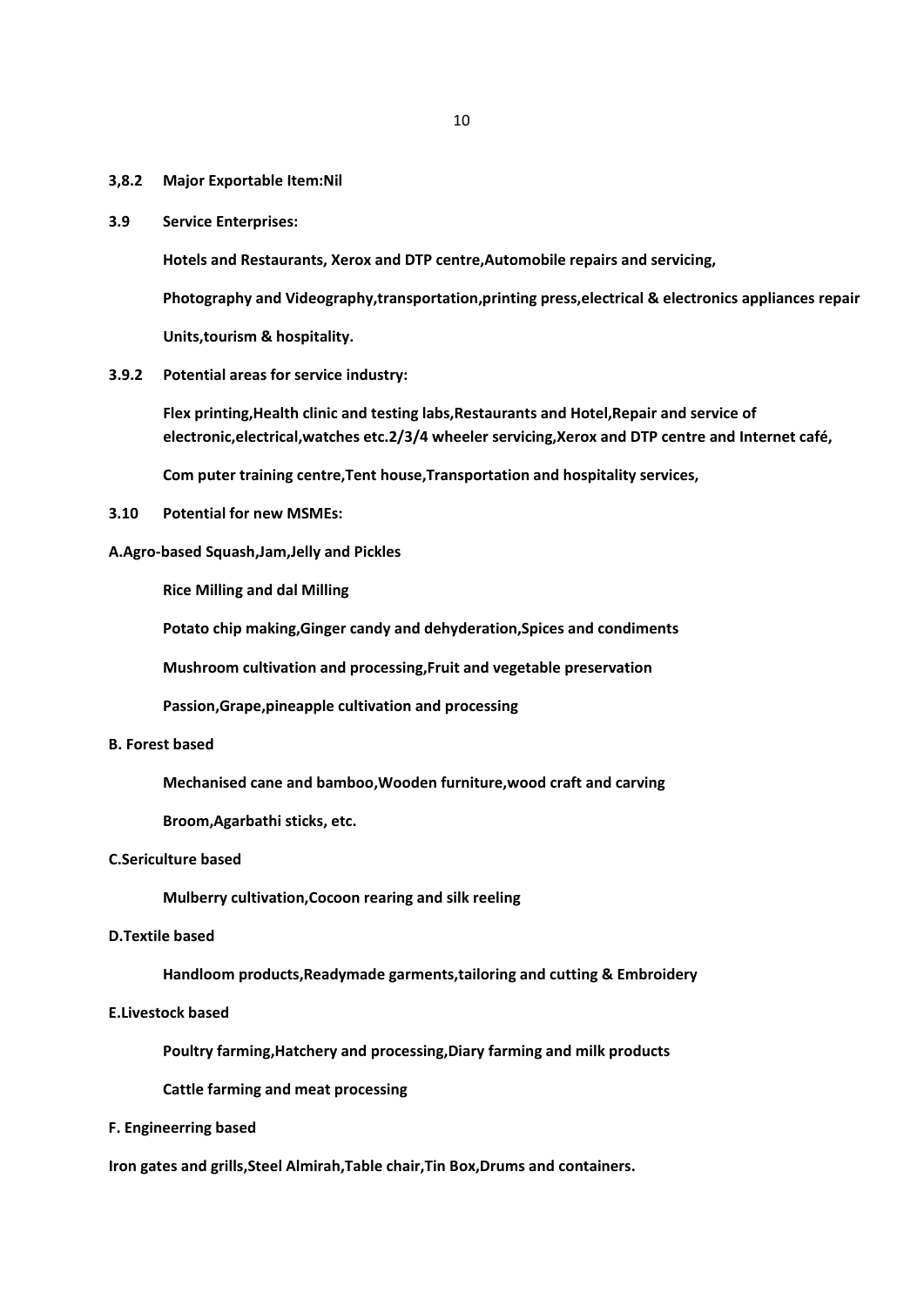#### **G.Other Industries**

 **Paper and paper products,Chalk making,Brick making,mineral and packed drinking water Bread,biscuits and pastries,**

**4. Existing Clusters of Micro & Small Enterprise:**

**Cluster are taken up in the trade of Handloom mostly by local weavers.**

#### **4.1 DETAIL OF MAJOR CLUSTERS:Handloom:**

#### **4.1.1 Manufacturing Sector:Handloom**

**4.1.2 Service Sector:NIL**

#### **4.2 Details for Identified Cluster:Handloom Cluster**

#### **4.2.1 Name of the cluster : CCpur Cluster Product:**

| 1.  | <b>Principal Products Manufactured in the Cluster</b> | <b>Traditional :-Saipi</b><br>khup, Thangnang. Thanso<br>Shawl, Khongkoi Zig, Zak,<br>Longi, Towel etc |
|-----|-------------------------------------------------------|--------------------------------------------------------------------------------------------------------|
| 2.  | Name of the SPV                                       |                                                                                                        |
| 3.  | No. of functional units in the clusters               | 33 units                                                                                               |
| 4.  | Turnover of the Clusters                              | Rs. 3 Lakhs                                                                                            |
| 5.  | Value of Exports from the Clusters                    | Not yet                                                                                                |
| 6.  | <b>Employment in Cluster</b>                          | 500                                                                                                    |
| 7.  | Average investment in plant & machinery               | 11.66 lakhs $(1st t & \text{II phase})$                                                                |
| 8.  | Major Issues / requirement                            | Marketing of H/I Product                                                                               |
| 9.  | Presence of capable institutions                      |                                                                                                        |
| 10. | <b>Thrust Areas</b>                                   |                                                                                                        |
| 11. | Problems & constraints                                | Skill upgradation                                                                                      |

Present status of the cluster :‐ Working in full at present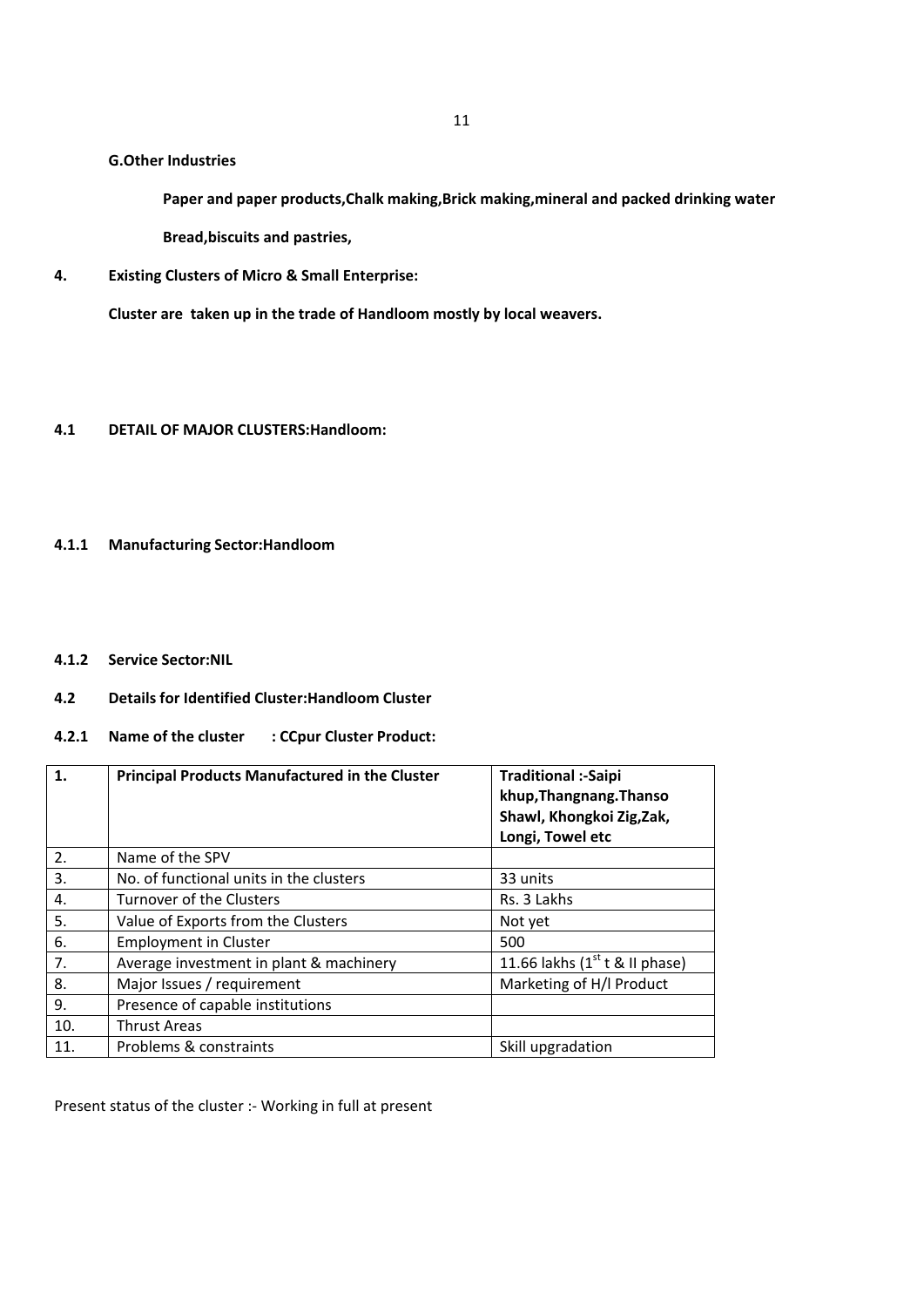| 1.             | Principal Products Manufactured in the Cluster | Pheyngaut (gent) lalngumin  |
|----------------|------------------------------------------------|-----------------------------|
| 2.             | Name of the SPV                                | Pheysui (ladies custum) etc |
| 3.             | No. of functional units in the clusters        | 36 units                    |
| 4.             | Turnover of the Clusters                       | 3 lakhs                     |
| -5.            | Value of Exports from the Cluster              | Not yet                     |
| 6.             | <b>Employment in Cluster</b>                   | 500                         |
| 7 <sub>1</sub> | Average investment in plant & Machinery        | 5.79 lakhs III phase        |
| 8.             | Testing needs                                  | yes                         |
| 9.             | <b>Thrust Area</b>                             |                             |
| 10.            | <b>Access to Export Market</b>                 | Not yet                     |

#### **4.2.2 Name of the cluster : Loktak Project Handloom Cluster, Churachandpur**

Present status of the cluster : Developing

**Note:In addition to above,the MSME‐DI,Imphal propose to take up soft intervention in handloom cluster.**

**5. General issues raised by industry association during the course of meeting:**

**There is no industries association in the district worth mentioned,however,the following points are relevant to the present scenario as below:**

**a.Lack of proper infrastructure especially availability of power,communication**

**b.Lack of proper and adequate timely credit,lack of skill hand,lack of support from Govt.**

**c.Lack of adequate R&D and technical instititution and testing facilities**

**d.Lack of marketing network and facility**

**e.Lack of awarenmess on various schemes etc.**

**1. Prospects of training programmes during 2012‐13**

| S.No.          | Name of the programme | Subject                                                                                                                                                     | No. of proposed<br>programme to be<br>conducted |
|----------------|-----------------------|-------------------------------------------------------------------------------------------------------------------------------------------------------------|-------------------------------------------------|
| 1              | <b>ESDP</b>           | Repairing & Assembling<br>of<br>Computers/T.V./Mobile<br>Phones at least 1 (one)<br>time each i.e computer,<br>Television, Mobile<br>phone, food processing | $3$ nos.                                        |
| $\overline{2}$ | <b>MDP</b>            | --                                                                                                                                                          |                                                 |
| 3              | <b>BSDP</b>           |                                                                                                                                                             | 01.                                             |
| 4              | <b>EDP</b>            | Trg. On Facial/hair care<br>etc for women-ladies<br>entrepreneurs                                                                                           | $2$ nos.                                        |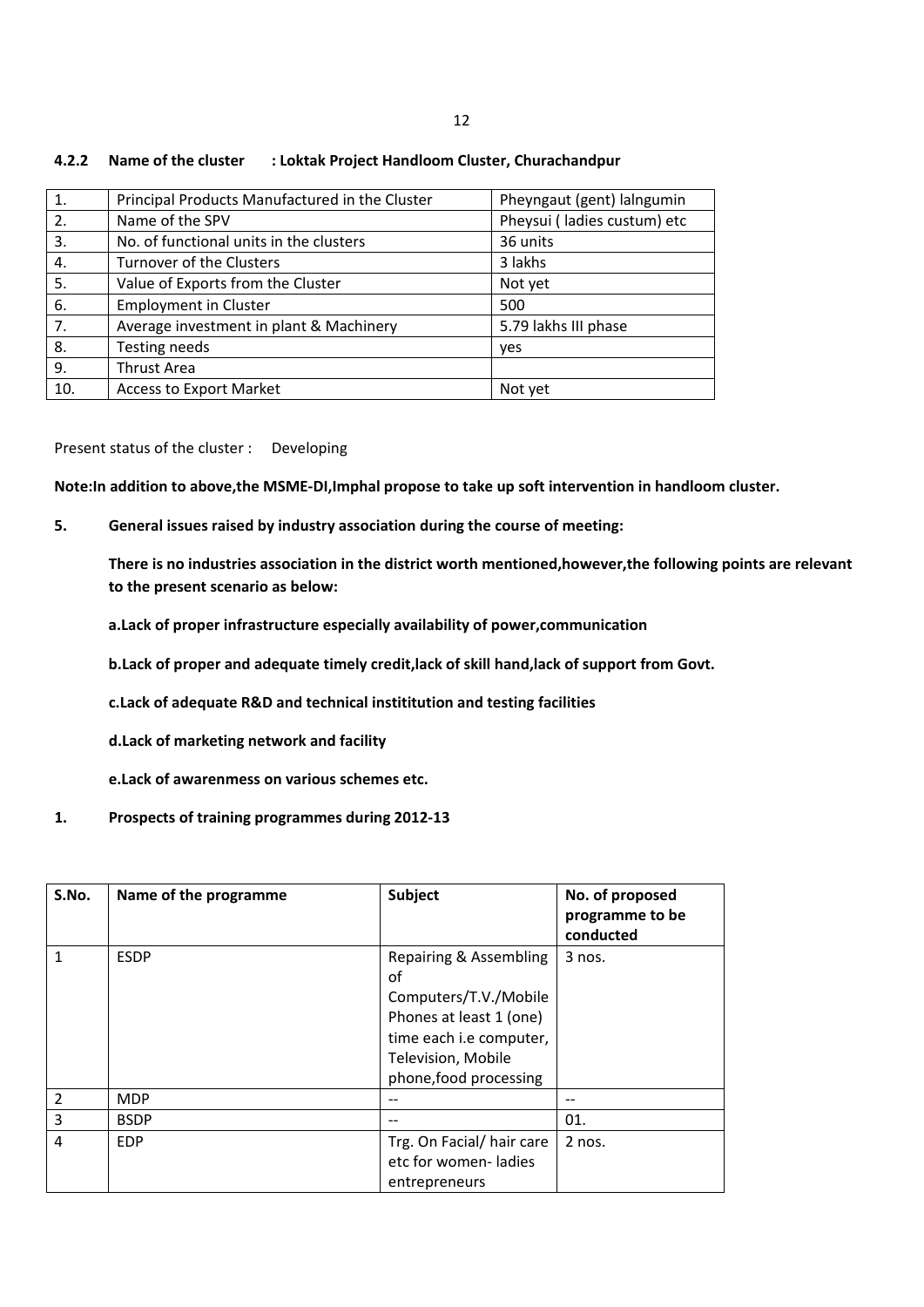| <b>IMC</b> | <b>Motivation campaign</b> | 04 nos. |
|------------|----------------------------|---------|
|            | I for young and talented   |         |
|            | entrepreneurs, As          |         |
|            | much as possible           |         |

# **7. Action plan for MSME Schemes during 2012‐13**

| S.No.          | Name of the Scheme                             | Proposed activity on the scheme   |
|----------------|------------------------------------------------|-----------------------------------|
| 1              | MSE-CDP                                        | 01(Soft intervention for Handloom |
|                |                                                | cluster)                          |
| $\overline{2}$ | ISO-9000 / 14000 / HACCP Reimbursement         |                                   |
| 3              | MSE-MDA                                        | 02                                |
| 4              | <b>CLCSS</b>                                   |                                   |
| 5              | Capacity Building & strengthening of data base |                                   |
| 6              | International cooperation                      |                                   |
| 7              | <b>TREAD for women</b>                         | 01                                |
| 8              | <b>VDP</b>                                     | 01                                |
| 9              | National awards                                | 01                                |
| 10             | <b>NMCP Schemes</b>                            |                                   |
|                | I. Lean Manufacturing                          |                                   |
|                | II. Design Clinic                              | 01                                |
|                | III. Market assistance & Tech. upgradation     | 02                                |
|                | IV. QMS/QTT                                    |                                   |
|                | V. Tech. & quality upgradation support         | 01                                |
|                | VI. ICT                                        | 01                                |
|                | VII. Bar Code                                  |                                   |
|                | VIII. IPR                                      | 01                                |
|                | IX. Incubator scheme                           |                                   |

### **8. STEPS TO SET UP MSMEs**

Following are the brief description of different agencies for rendering assistance to the entrepreneurs.

| S.No. | <b>Type of assistance</b>                     | Name and address of agencies       |
|-------|-----------------------------------------------|------------------------------------|
| 1     | Provisional Registration Certificate (EM-1) & | District Industries Centre,        |
|       | Permanent Registration Certificate (EM-II)    | Tuibuong, Dist Head Quarter        |
|       |                                               | Churachandpur-                     |
| 2.    | Identification of Project Profiles, techno-   | DIC, MSME-DI, imphal, Association  |
|       | economic and managerial consultancy services, | of Food scientist, Imphal, Manipur |
|       | market survey and economic survey reports.    | Institute of                       |
|       |                                               | Technology, DOeacc, Akampat        |
|       |                                               | Imphal.                            |
| 3.    | Land and Industrial shed                      | Directorate of Industries          |
|       |                                               | Department, Lamphelpat, Imphal     |
| 4.    | <b>Financial Assistance</b>                   | State Bank of India,               |
|       |                                               | Churachandpur, United Bank of      |
|       |                                               | India, churachand pur              |
|       |                                               | Axix Bank, Churachandpur           |
|       |                                               | State Co-operative                 |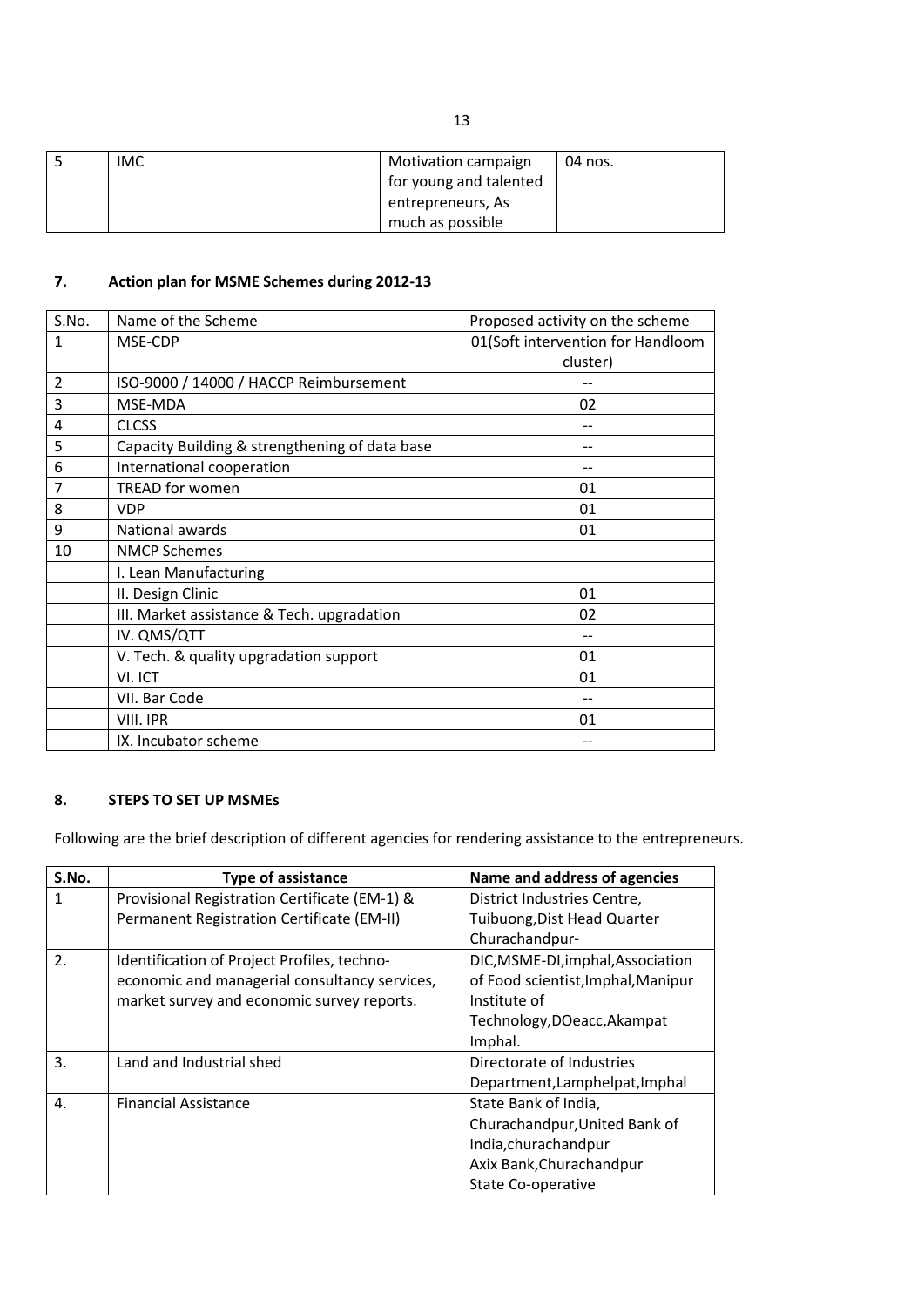|     |                                                 | bank, Churachandput                                  |
|-----|-------------------------------------------------|------------------------------------------------------|
| 5.  | For raw materials under Govt. Supply            | NHDC ltd, Imphal                                     |
|     |                                                 | NSIC, Imphal                                         |
| 6.  | Plant and machinery under hire / purchase basis | NSIC, Imphal                                         |
| 7.  | Power / Electricity                             | <b>Executive Engineer, Electricity</b>               |
|     |                                                 | Department, Dist. Head Qtr.                          |
|     |                                                 | Churachandpur                                        |
| 8.  | <b>Technical Know-how</b>                       | a.MSME-DI, Iduastrial estate                         |
|     |                                                 | Takyelpat Imphal-                                    |
|     |                                                 | 795001(Manipur)                                      |
|     |                                                 | Director,                                            |
|     |                                                 | <b>b.Regional Testing Centre (</b>                   |
|     |                                                 | E.R.), 111 & 112, B.T. Road,<br>Kolkatta - 700035.   |
|     |                                                 | c. Central Institute of Plastic                      |
|     |                                                 | engineering & technology                             |
|     |                                                 | Industrial estate, Takyelpat                         |
|     |                                                 | Imphal-795001.                                       |
|     |                                                 | c.Manipur institute of technology                    |
|     |                                                 | Takyelpat, Imphal                                    |
|     |                                                 | e.DOEACC, Akampat Imphal.                            |
| 9.  | <b>Quality &amp; Standard</b>                   | <b>Bureau of Indian Standards</b>                    |
|     |                                                 | 53/5, Ward No. 29, R.G. Bama                         |
|     |                                                 | Road5th By Lane, Apurba Sinha                        |
|     |                                                 | Path, Guwahati - 781 003                             |
|     |                                                 | <b>Quality Council of India</b>                      |
|     |                                                 | Institution of Engineers Building,                   |
|     |                                                 | IIndFloor,<br>2 - Bahadur Shah Zafar Marg, New Delhi |
|     |                                                 | - 110002, India.                                     |
|     |                                                 |                                                      |
| 10. | Marketing / Export Assistance                   | <b>Indian Institute of Packaging</b>                 |
|     |                                                 | <b>Eastern Regional Centre</b>                       |
|     |                                                 | Block - CP Sector - V Salt Lake City                 |
|     |                                                 | Kolkata - 700 091                                    |
|     |                                                 | <b>Indo Myanmar Boarder Traders</b>                  |
|     |                                                 | UnionOpp. Usha Cinema,                               |
|     |                                                 | Paona Bazar, Imphal - 795 001                        |
|     |                                                 | <b>APEDA</b>                                         |
|     |                                                 | Agricultural and Processed Foods                     |
|     |                                                 | Export Development Authority,                        |
|     |                                                 | G.S Road, Guwahati                                   |
|     |                                                 | <b>North Eastern Regional</b>                        |
|     |                                                 | <b>Agricultural Marketing Corpn. Ltd.</b>            |
|     |                                                 | Rajbari path, Ganeshpuri                             |
|     |                                                 | Guwahati - 781 005.                                  |
| 11. | <b>Other Promotional Agencies</b>               | a. Institute of Bio-Resources &                      |
|     |                                                 | <b>Sustainable Development</b>                       |
|     |                                                 | Takyelpat Institutional Area,                        |
|     |                                                 | Imphal - 795 001                                     |
|     |                                                 | b.IntellectualProperty<br><b>Office</b>              |
|     |                                                 | <b>Building</b>                                      |
|     |                                                 | CP-2, Sector V, Salt Lake City,                      |